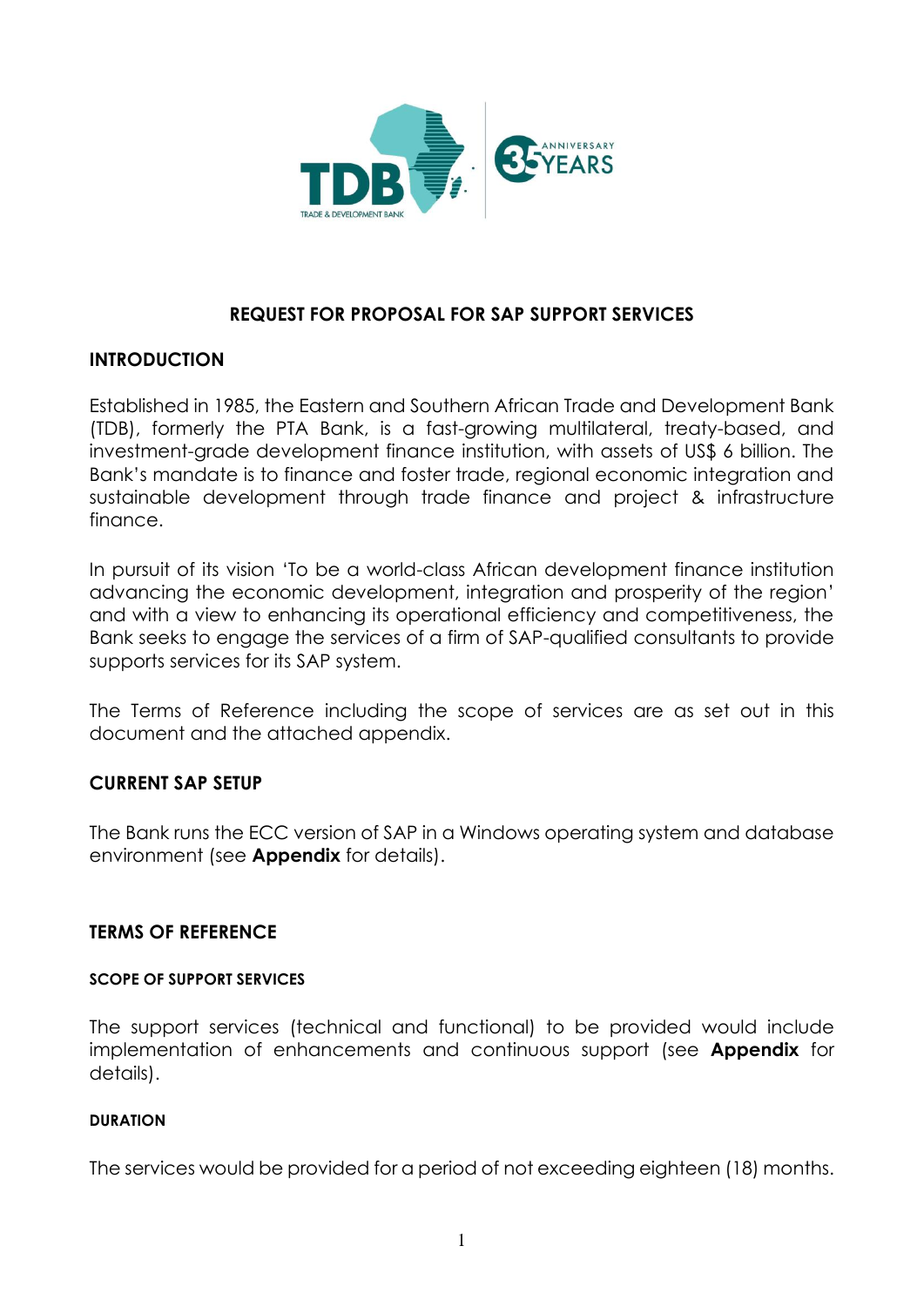## **PROPOSALS**

Invitations are made to submit separate technical and financial proposals as follows:

- a) The technical proposal titled '**SAP Support Services – Technical Proposal**', should include:
	- i) Company profile: detailing relevant experience (a list of reference clients for whom similar SAP Support Services are/have been provided) and expertise including proof of SAP-Partner accreditation; CVs of the consultant firm's team to be assigned to this engagement;
	- ii) An overview of the approach to be adopted in providing the services required;

**Note**: The timelines indicated in the Appendix are indicative; bidders are strongly encouraged to propose approaches that reduce on these timelines and that optimize use of personnel/resources;

- iii) Personnel complement (number and skillsets) required to undertake the enhancements and provide continuous support throughout the contract duration; rationalization of personnel and minimization of timelines is an added advantage.
- b) The financial proposal titled '**SAP Support Services – Financial Proposal**', should detail the monthly fees payable by TDB over the duration of the contract.

Both the technical and financial proposals should be submitted by 5pm (East African time – GMT + 3) on **Wednesday 12th February 2020 via email** to: [procurement@tdbgroup.org](mailto:procurement@tdbgroup.org) with the subject line **"SAP Support Services"**. Inquiries should be addressed to: SAPServicesRfP@tdbgroup.org.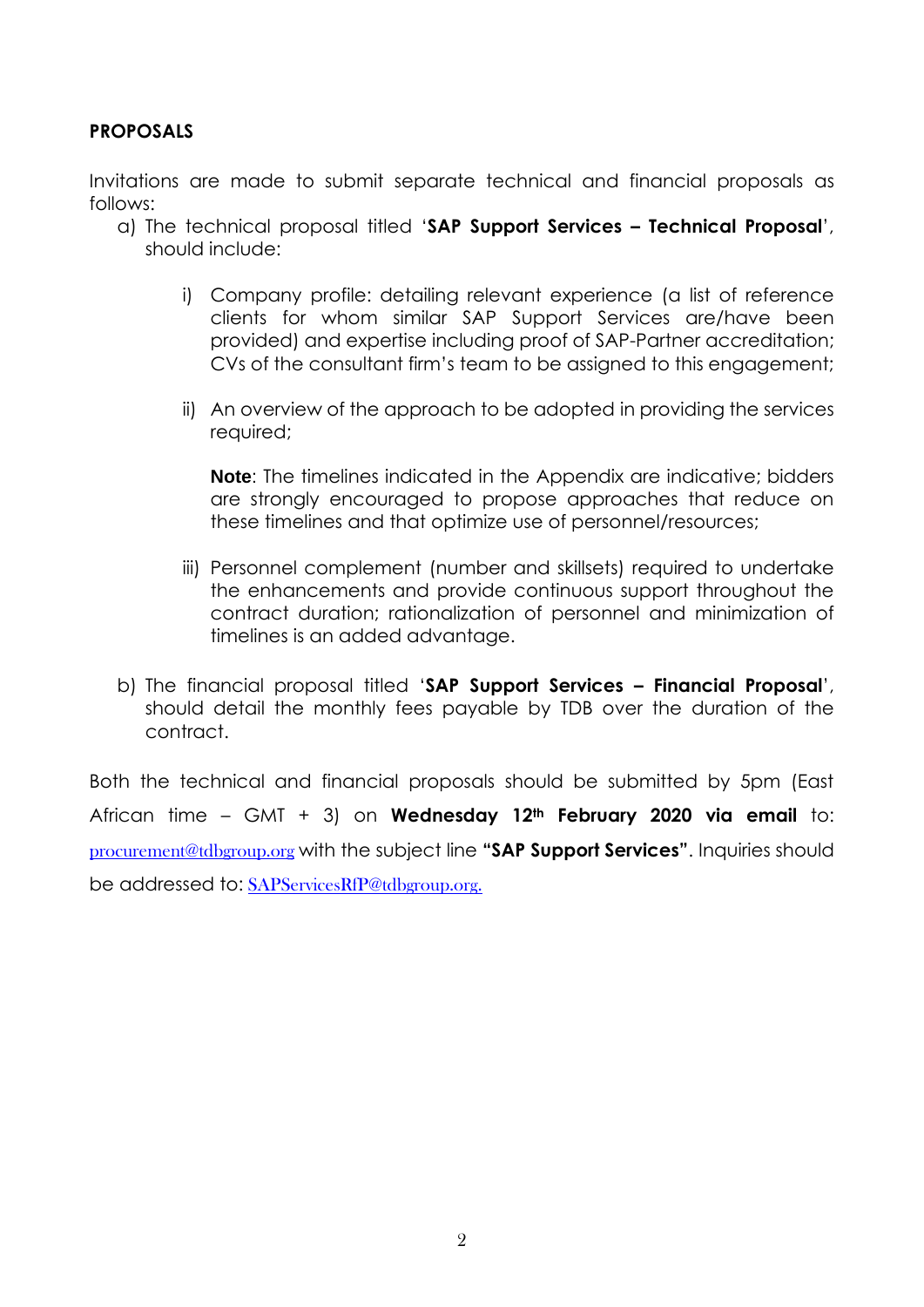# **APPENDIX**

# **SAP Setup**

SAP Version: ECC 6 Ehp8; Database: MS SQL Server 2014; Operating System: Windows 2012; SAP Landscape: Three-system (Development, Quality Assurance and Production).

The SAP modules/functionality that have been implemented are:

- i) Financial Accounting and Control (FI/CO): sub-modules include Accounts Payable, Accounts Receivable, General Ledger Accounting, Asset Accounting, Internal Orders, Cash Management, Cost Centers, Travel Accounting;
- ii) Materials and Inventory Management (MM);
- iii) Human Resources (HR): sub-modules include Personnel Administration, Organizational Management, Payroll, and Leave Management;
- iv) Banking/Treasury: sub-modules are Money Markets, Securities and Loans;
- v) Business Workflow including Employee Self-Service;
- vi) SAP Enterprise Portal;
- vii) Other functionality: Syndications, and Collateral Management.

The following SAP systems are also in use:

- Solution Manager 7.2 (for Early-Watch reporting and patch maintenance only);
- SAP Process Integrator/Process Orchestrator; and
- SAP Business Warehouse

# **SCOPE OF SERVICES**

# **ENHANCEMENTS**

### **SYNDICATIONS (PHASE II)**

The following requirements relate to the Bank's SAP Syndications Management functionality and should be implemented concurrently as per the timelines indicated from contract commencement.

| <b>SCOPE</b> |                        | <b>FUNCTION</b>                                                | <b>TIMELINE</b> |
|--------------|------------------------|----------------------------------------------------------------|-----------------|
| А.           | <b>Syndications</b>    | Notices - Automate the process of sending notices to both      | 3 Months        |
|              | <b>Management</b>      | lenders and borrowers based on defined trigger points. Scope:  |                 |
|              |                        | <b>Eight Notices</b>                                           |                 |
|              | <b>B.</b> Syndications | Reports - Develop Custom Reports for the existing Syndications | 2 Month         |
|              | <b>Management</b>      | functionality. Scope: Five reports                             |                 |
|              | <b>Syndications</b>    | Integration with SWIFT - Enable Automatic processing of        | 1 Month         |
|              | <b>Management</b>      | payments to lenders.                                           |                 |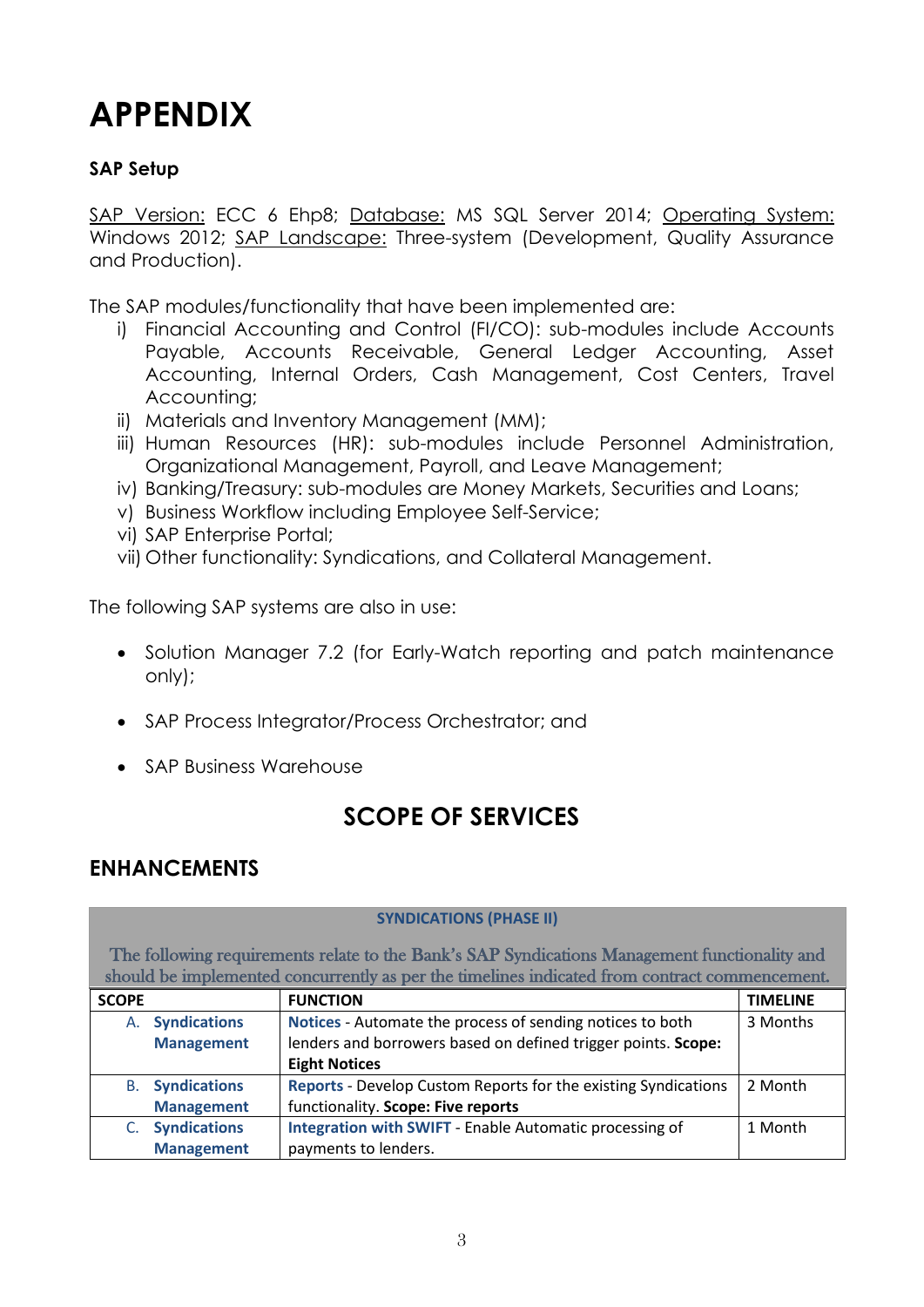| <b>D.</b> Syndications | <b>Workflows &amp; Security Authorizations - Configure the system to <math>\vert</math> 1.5 Months</b> |  |
|------------------------|--------------------------------------------------------------------------------------------------------|--|
| <b>Management</b>      | accommodate workflows as required. Restrict functionality to                                           |  |
|                        | users based on the roles matrix.                                                                       |  |

| <b>ASSET FUND MANAGEMENT</b>                                                              |                                                         |          |  |
|-------------------------------------------------------------------------------------------|---------------------------------------------------------|----------|--|
| This would commence after completion of the above enhancements to Syndications Management |                                                         |          |  |
| <b>Asset Fund</b><br><b>Management</b>                                                    | Configuration of standard Asset Fund Management in SAP. | 3 Months |  |

|                                                                                                                                                                                                       | <b>COLLATERAL MANAGEMENT (PHASE II)</b>                                                                                                                                                   |          |
|-------------------------------------------------------------------------------------------------------------------------------------------------------------------------------------------------------|-------------------------------------------------------------------------------------------------------------------------------------------------------------------------------------------|----------|
| The following requirements relate to the Bank's SAP Collateral Management functionality and<br>should be implemented concurrently with enhancements to Syndications as per the timelines<br>indicated |                                                                                                                                                                                           |          |
| <b>Collateral</b><br><b>Management</b>                                                                                                                                                                | Upload the complete collateral register in SAP.<br>Enhance the current data in SAP involving field<br>$\bullet$<br>extensions and additions.<br>Customize reports to suit business needs. | 2 Months |

| <b>PAYMENT APPLICATION FORM</b><br>Implementation would commence at contract commencement |                                                                                                                                                                                                                                                                                                                                         |          |
|-------------------------------------------------------------------------------------------|-----------------------------------------------------------------------------------------------------------------------------------------------------------------------------------------------------------------------------------------------------------------------------------------------------------------------------------------|----------|
| <b>Payment</b><br><b>Application</b><br>Form (PAF)                                        | Automation of the entire Payment Application (PAF) workflow,<br>enabling initiation through the Portal with all corresponding<br>approvals, attachment of supporting documents stored in the<br>Bank's Electronic Document and Records Management System<br>(EDRMS), posting of accounting entries and generation of<br>SWIFT messages. | 3 months |

|                    | <b>PURCHASE ORDER</b>                                                                                                                                                                             |          |
|--------------------|---------------------------------------------------------------------------------------------------------------------------------------------------------------------------------------------------|----------|
|                    | Implementation would commence at contract commencement and run concurrently with PAF<br>automation (see above)                                                                                    |          |
| <b>LPO process</b> | Refine the existing the Purchase Order workflow to enable<br>attachment and viewing of supporting documents stored in the<br>Bank's Electronic Document and Records Management System<br>(EDRMS). | 2 Months |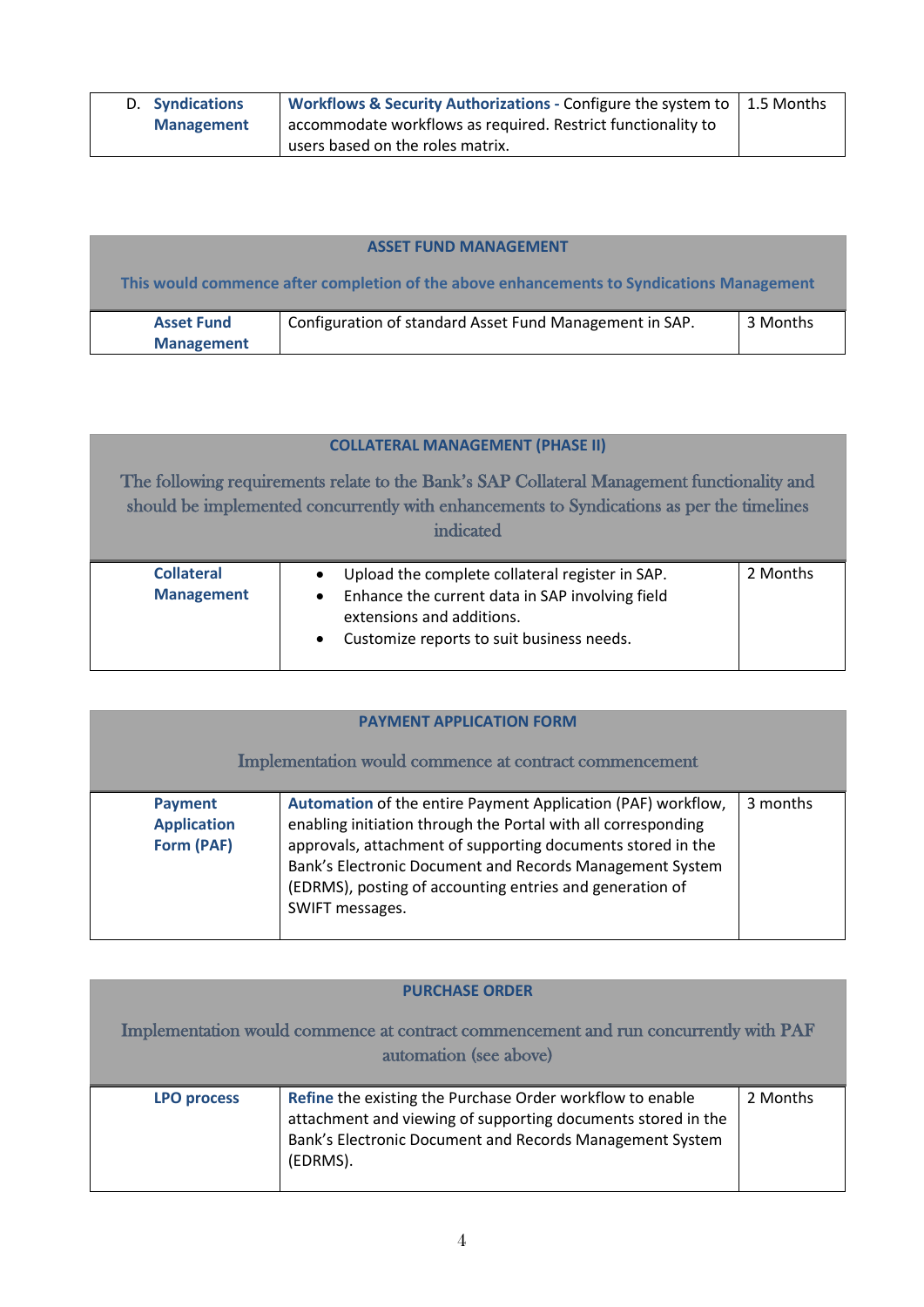### **SHAREPOINT PORTAL – LINKS TO SAP**

Implementation would commence at contract commencement and would entail create links to the functionality in the current SAP portal to the Sharepoint portal

| <b>Portal</b> | Intranet/Portal to SAP various [SharePoint integration]<br>$\bullet$ | 2 Months |
|---------------|----------------------------------------------------------------------|----------|
|               | Staff loans<br>$1_{-}$                                               |          |
|               | 2. Provident Fund loans                                              |          |
|               | 3.<br>Leave                                                          |          |
|               | 4. Re-imbursements                                                   |          |
|               | 1. Education                                                         |          |
|               | 2. Wellness                                                          |          |
|               | 3. Other Expenses                                                    |          |
|               | 5. Travel Request                                                    |          |
|               | 6. Travel expense                                                    |          |
|               | Payslip generation<br>7.                                             |          |
|               | <b>Training Request</b><br>8.                                        |          |
|               | <b>Transport Request</b><br>9.                                       |          |
|               |                                                                      |          |
|               |                                                                      |          |

| <b>MOBILE APPLICATIONS</b>                                                                 |                                                                                                                                                                                                                                         |          |
|--------------------------------------------------------------------------------------------|-----------------------------------------------------------------------------------------------------------------------------------------------------------------------------------------------------------------------------------------|----------|
| Implementation would commence after all the enhancements listed above have been completed. |                                                                                                                                                                                                                                         |          |
| <b>Mobility</b>                                                                            | <b>Mobile Applications (SAP FIORI)</b><br>Enable users to easily access some functionality on Mobile<br>phones via mobile applications:<br>Some processes to be configured include:<br>Leave Approval<br><b>Travel Request Approval</b> | 6 Months |

| <b>WORKFLOW ENHANCEMENTS</b> |                                                                                                                                                                        |  |  |
|------------------------------|------------------------------------------------------------------------------------------------------------------------------------------------------------------------|--|--|
|                              | Implementation would take place concurrently with SAP Fiori                                                                                                            |  |  |
| <b>Workflows</b>             | Approval notifications: Enhancement of 0.5 Month<br>Leave<br>Notifications for Leave applications to include other<br>recipients apart from the approving supervisors. |  |  |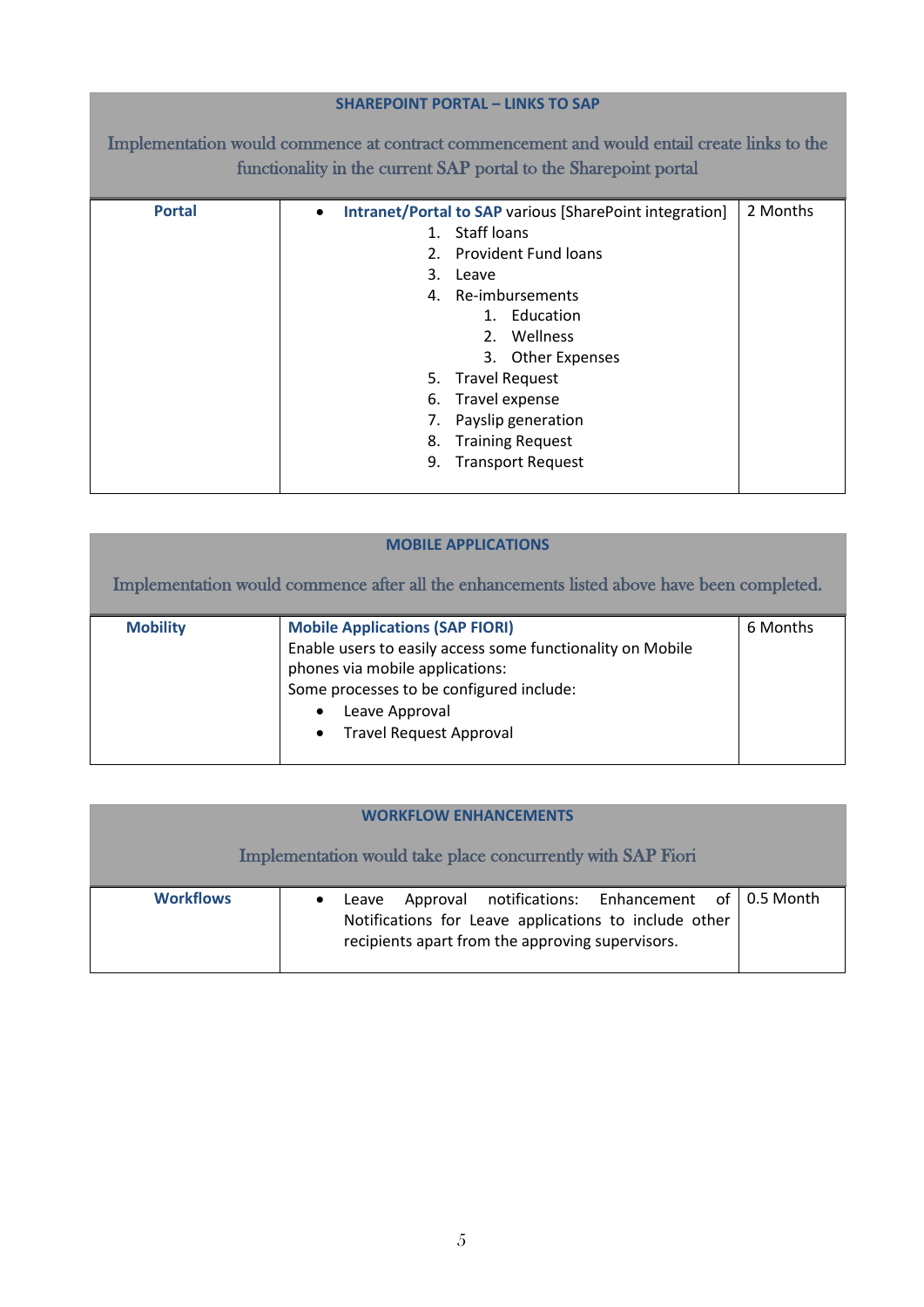| <b>VARIOUS INTERFACES/INTEGRATION</b>                                                                                   |                                                                                                                                                                                                                                                                                                                                                                                                                                                                                                                                                                                           |          |  |
|-------------------------------------------------------------------------------------------------------------------------|-------------------------------------------------------------------------------------------------------------------------------------------------------------------------------------------------------------------------------------------------------------------------------------------------------------------------------------------------------------------------------------------------------------------------------------------------------------------------------------------------------------------------------------------------------------------------------------------|----------|--|
| Enhancements to existing integrations and implementations of new - to run concurrently with SAP Fiori<br>implementation |                                                                                                                                                                                                                                                                                                                                                                                                                                                                                                                                                                                           |          |  |
| Interfaces/<br><b>Integration</b>                                                                                       | Develop adequate reporting capabilities for the current<br>existing interfaces. Reports to be developed will cater for<br>the following functionality:<br>1. Data Movements between Systems.<br>2. Track amended data via interfaces.<br>3. Reporting on interfaces: (Frequency, user,<br>no of success vs. failure etc.)<br>Configuration to enable for Loan Origination System (Credit<br>Quest - CQ) to push ratings to SAP for reporting purposes.<br>Develop an interface between CQ and Know-Your-Customer<br>system (Finscan) to enable CQ shareholder batch overnight<br>scanning | 2 Months |  |

| <b>EXCEPTION RISK REPORTS</b>           |                                                                                                                              |            |
|-----------------------------------------|------------------------------------------------------------------------------------------------------------------------------|------------|
|                                         | Implementation would take place concurrently with SAP Fiori                                                                  |            |
| <b>Exception Risk</b><br><b>Reports</b> | Develop reports to provide information on bank<br>accounts maintenance, client management and<br>changes to loan parameters. | 1.5 Months |

| <b>SAP Admin and Security Enhancements</b>                                        |                                                                                                                                                                                                          |          |  |
|-----------------------------------------------------------------------------------|----------------------------------------------------------------------------------------------------------------------------------------------------------------------------------------------------------|----------|--|
| Implementation would commence two months prior to the end of SAP Fiori completion |                                                                                                                                                                                                          |          |  |
| A. Solution<br><b>Manager</b>                                                     | <b>Change Management Process - BASIS</b><br>Change Management configuration in Solution Manager to<br>enable versioning control and test management leading to<br>managing of what goes into production. | 2 Months |  |
| <b>B.</b> Roles &<br><b>Responsibilities</b>                                      | SAP Roles Clean-up - Collating all Roles and<br>$\bullet$<br>responsibilities from ALL departmental heads and<br>implementation of this in the system.                                                   | 3 Months |  |